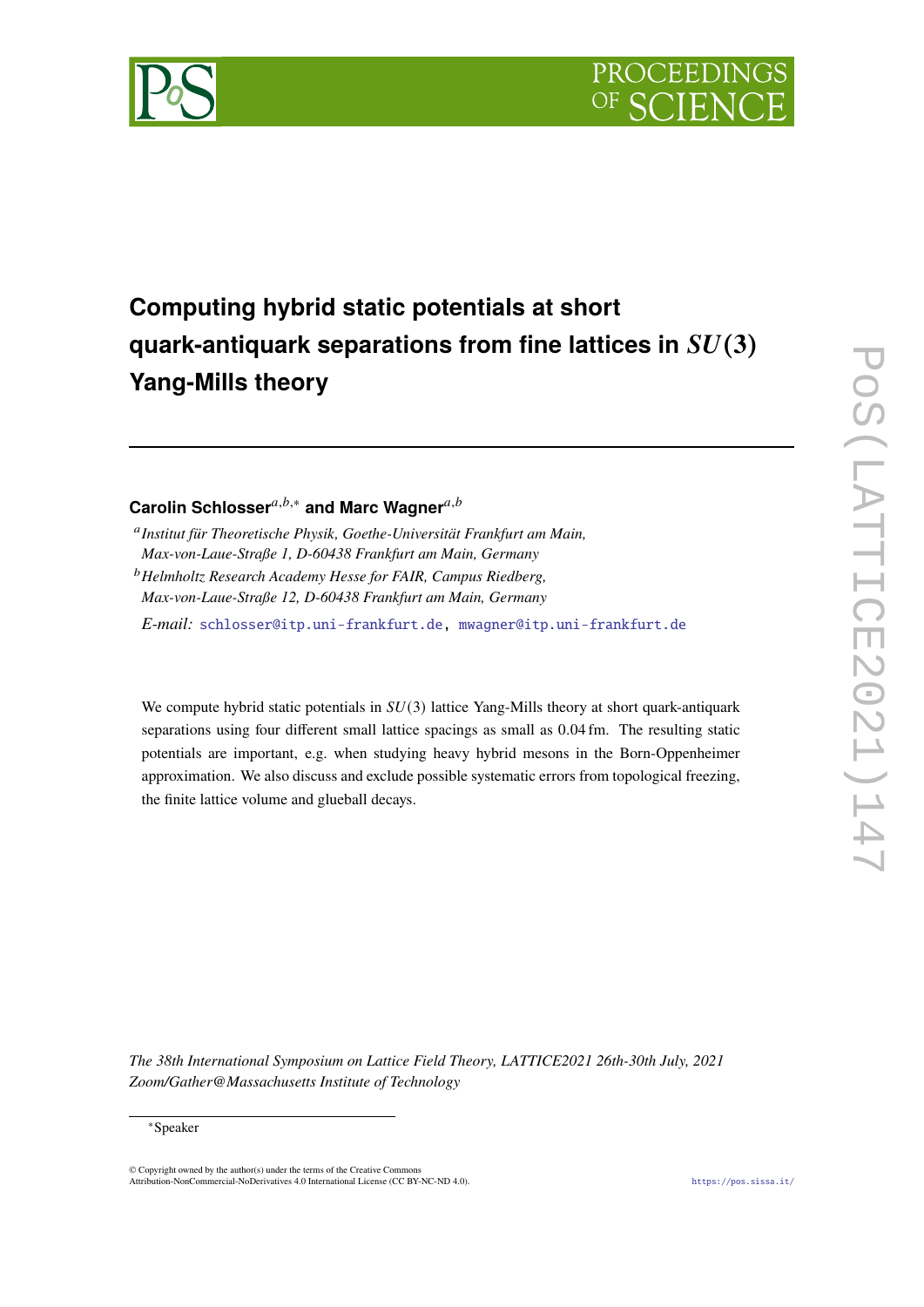# **1. Introduction**

Hybrid static potentials represent the energy of an excited gluon field in the presence of a static quark and a static antiquark as a function of their separation and are, thus, closely related to heavy hybrid mesons. The gluonic excitation contributes to the quantum numbers of the meson such that also exotic combinations of  $J^{PC}$  are possible, which can not be studied with the constituent quark model. Exotic mesons as well as gluonic excitations are currently an active field of experimental and theoretical investigation (for reviews cf. e.g. [\[1–](#page-5-0)[6\]](#page-5-1)).

The masses of heavy hybrid mesons with heavy bottom and charm quarks can be computed e.g. in the Born-Oppenheimer approximation  $[7-11]$  $[7-11]$ . In a first step, the heavy quarks are considered as static and the energy of the gluonic field can be obtained with lattice gauge theory. In a second step, the radial Schrödinger equation for the relative coordinate of the heavy quark-antiquark pair is solved with a parametrization of the lattice data for the corresponding hybrid potential. The resulting energy eigenvalues are directly related to masses of heavy hybrid mesons.

Moreover, lattice field theory results for hybrid potentials are important as input for effective field theories, where the lattice results at short distances are required to fix matching coefficients of potential Non-Relativistic QCD (pNRQCD) [\[12](#page-6-0)[–15\]](#page-6-1).

In this work, we compute hybrid static potentials in  $SU(3)$  lattice gauge theory at four different lattice spacings  $a = 0.040$  fm,  $0.048$  fm,  $0.060$  fm and  $0.093$  fm, which include significantly smaller lattice spacings than used in previous works, e.g. in Refs. [\[7,](#page-5-2) [8,](#page-5-4) [11,](#page-5-3) [16–](#page-6-2)[21\]](#page-6-3). We present lattice field theory results for the ordinary as well as the two lowest hybrid static potentials at quark-antiquark separations as small as  $r \approx 0.08$  fm and discuss and exclude possible sources of systematic errors such as effects from the finite lattice size, topology freezing and glueball decays.

# **2. Hybrid static potentials**

Quantum numbers of (hybrid) static potentials are the following:

- $\Lambda = \Sigma (= 0), \Pi (= 1), \Delta (= 2), \dots$  denotes non-negative integer values of the total angular momentum with respect to the quark-antiquark separation axis.
- $\eta = g, u$  describes the even (g) or odd (u) behavior under the combined parity transformation and charge conjugation,  $\mathcal{P} \circ \mathcal{C}$ .
- $\epsilon = +$ , is the eigenvalue of a reflection  $\mathcal{P}_x$  along an axis perpendicular to the quark-antiquark separation axis. Hybrid static potentials with  $\Lambda \geq 1$  are degenerate with respect to  $\epsilon$ .

The ordinary static potential is labeled by  $\Lambda_n^{\epsilon} = \Sigma_{\epsilon}^{+}$ , while the two lowest hybrid static potentials have quantum numbers  $\Pi_u$  and  $\Sigma_u^-$ .

Hybrid static potentials are computed from Wilson loop-like correlation functions with nontrivial spatial transporters, i.e. different from a straight line. In particular, to excite gluons with quantum numbers  $\Pi_u$  and  $\Sigma_u^-$ , we employ the creation operators  $S_{\text{III,1}}$  and  $S_{\text{IV,2}}$ , respectively, which are defined in Table 3 and Table 5 of Ref. [\[11\]](#page-5-3), where the creation operators are discussed in detail.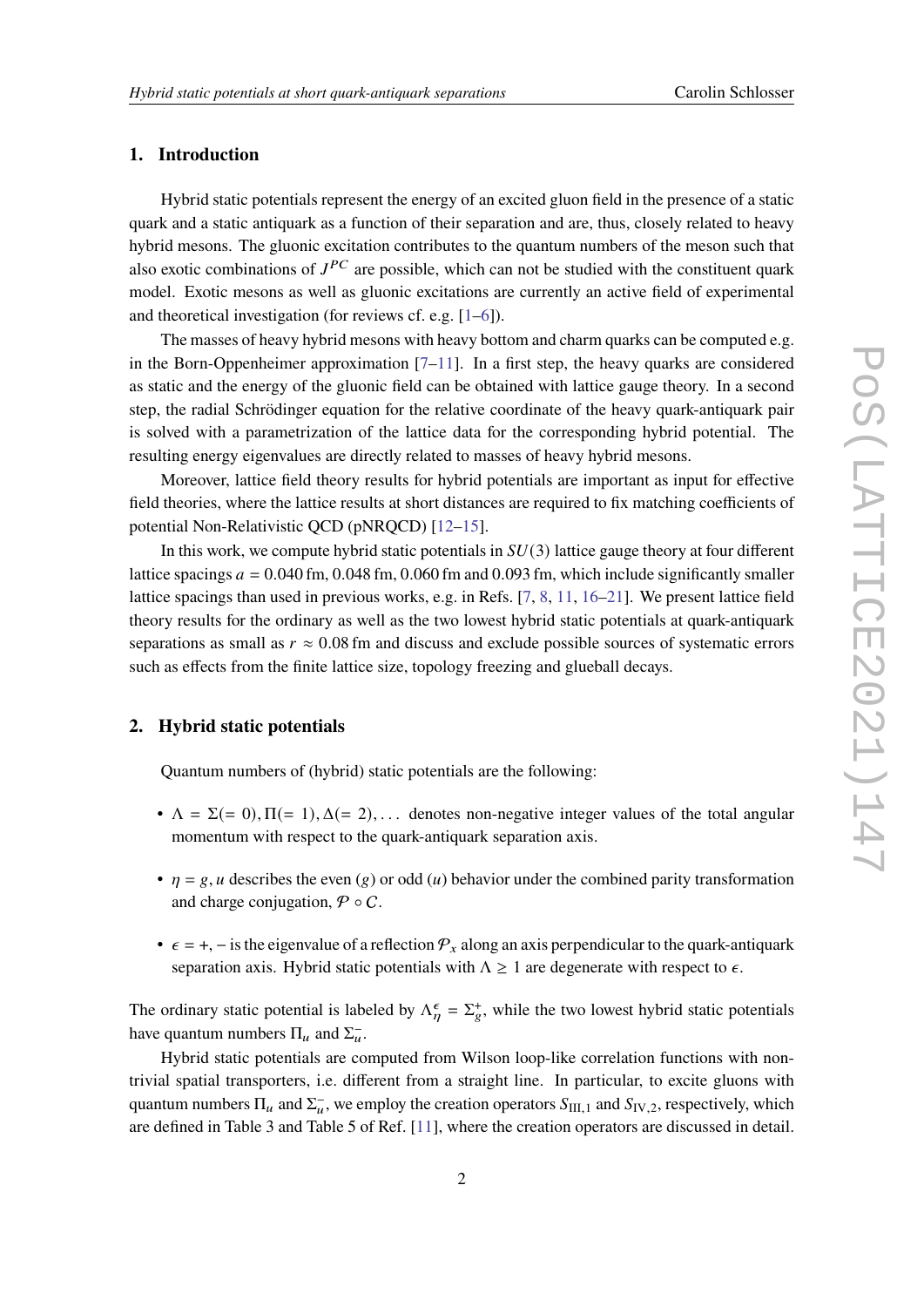# **3. Numerical results**

# **3.1 Lattice setup**

All computations were performed on  $SU(3)$  gauge link configurations, which were generated with a Monte Carlo heatbath algorithm with the standard Wilson plaquette action using the CL2QCD software package [\[22\]](#page-6-4). In addition, we used the multilevel algorithm [\[23\]](#page-6-5) to achieve an error reduction in the correlation functions. We generated four ensembles with gauge couplings  $\beta = 6.000$ , 6.284, 6.451 and 6.594, which correspond to lattice spacings  $a \approx 0.093$  fm, 0.060 fm, 0.048 fm and 0.040 fm, respectively, when using a parametrization of  $\ln(a/r_0)$  from Ref. [\[24\]](#page-6-6) and setting  $r_0 =$ 0.5 fm. The physical lattice volume is the same for each ensemble, i.e.  $L^3 \times T \approx (1.2 \text{ fm})^3 \times (2.4 \text{ fm})$ .

The (hybrid) static potentials are obtained from plateaus of the corresponding effective potentials. Contaminations by excited states were minimized by the use of optimized creation operators from Ref. [\[11\]](#page-5-3), where the optimization was performed at a lattice spacing equal to our coarsest lattice spacing,  $a = 0.093$  fm. For the finer lattice spacings we adjust the spatial extent in lattice units to keep the physical size constant. Moreover, we applied an optimized number of APE-smearing steps (see e.g. [\[25\]](#page-6-7)) with  $\alpha_{\text{APE}} = 0.5$  on the spatial gauge links, i.e.  $N_{\text{APE}}$  was increased with decreasing lattice spacing.

Furthermore, we define (hybrid) static potentials as functions of tree-level improved separations, which reduces lattice discretization effects particularly at small  $r/a$  [\[24,](#page-6-6) [26\]](#page-6-8).

# **3.2 Hybrid static potentials**

In Figure [1,](#page-3-0) we present our lattice results for the ordinary static potential  $\Sigma_g^+$  and the two lowest hybrid static potentials  $\Pi_u$  and  $\Sigma_u^-$  for all four different lattice spacings as functions of the quark-antiquark separation  $r$ . We show static potentials at separations as small as  $0.08$  fm, which corresponds to twice the smallest lattice spacing, as discretization effects are expected to be non-negligible for  $r < 2a$ . The lattice results for the hybrid static potentials from our fine lattice spacings show the  $1/r$ -upward curvature as it is predicted by weakly-coupled pNRQCD at small  $r$ [\[12,](#page-6-0) [27\]](#page-6-9). Our results also indicate the degeneracy in the short distance limit, as it is expected for the two lowest hybrid static potentials.

Parametrizations of our lattice results for the static potentials will be discussed in detail in a future publication. There we also use the parametrizations for the computation of heavy hybrid meson masses in the Born-Oppenheimer approximation.

#### **4. Excluding possible systematic errors**

# <span id="page-2-0"></span>**4.1 Finite spatial lattice volume**

When performing computations at different spatial lattice volumes for gauge group  $SU(2)$  (see Ref. [\[28\]](#page-7-0)) we observed a sizable volume dependence of the ordinary static potential and hybrid static potentials, when the volume is smaller than  $\approx (1.0 \text{ fm})^3$ . For example, shrinking the spatial lattice volume below this size causes a small negative shift for the ordinary static potential  $\Sigma_g^+$ , while there is a much larger positive shift for the hybrid static potential  $\Pi_u$ . For a spatial lattice volume of  $(1.2 \text{ fm})^3$ , however, as used for the computation of the potentials shown in Figure [1,](#page-3-0) these finite volume corrections are tiny and negligible compared to statistical errors.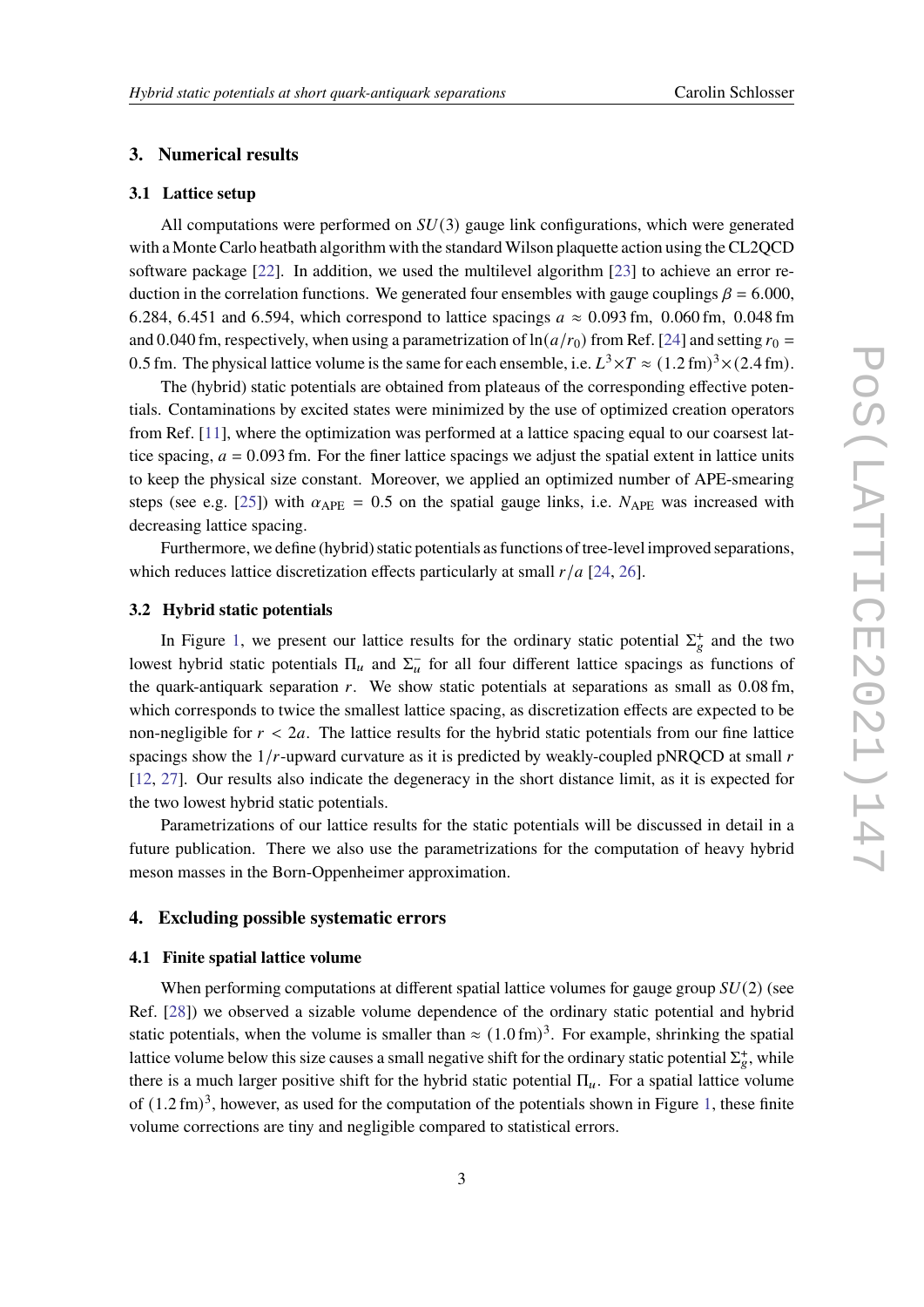<span id="page-3-0"></span>

**Figure 1:** Lattice results for the (hybrid) static potentials.

#### **4.2 Topological freezing**

Gauge field configurations can be classified according to their topological charge. *Topological freezing* denotes the problem that a Monte Carlo simulation is trapped in one of the topological sectors. The gauge link configurations generated in such a simulation do not form a representative set distributed according to  $e^{-S}$ . This problem is typically observed when using a lattice spacing a smaller than  $\approx 0.05$  fm [\[29\]](#page-7-1) and becomes more severe, when approaching the continuum limit, i.e. when further decreasing  $a$ . If a simulation is fully trapped in a topological sector, observables exhibit specific finite volume corrections in addition to those discussed in section [4.1](#page-2-0) (see e.g. Refs. [\[30](#page-7-2)[–33\]](#page-7-3)).

To check, whether our simulations suffer from topological freezing, we computed the topological charge on the gauge link configuration via a field-theoretic definition with a simple clover-leaf discretization and 4-dimensional APE-smearing [\[34\]](#page-7-4). In Figure [2,](#page-4-0) we show the topological charge as a function of the Monte Carlo time for two independent exemplary runs for two lattice spacings. One can see that the topological charge still changes frequently even at the smallest lattice spacing,  $a = 0.040$  fm. The topological charge distribution and topological susceptibility also indicate that the Monte Carlo algorithm is able to sample the gauge link configurations correctly. Using a suitable binning and several independent Monte Carlo runs we exclude that statistical errors are underestimated because of autocorrelations, which are also expected to increase with decreasing lattice spacing. In summary, the potentials presented in this work should be free of any systematic errors from topological freezing.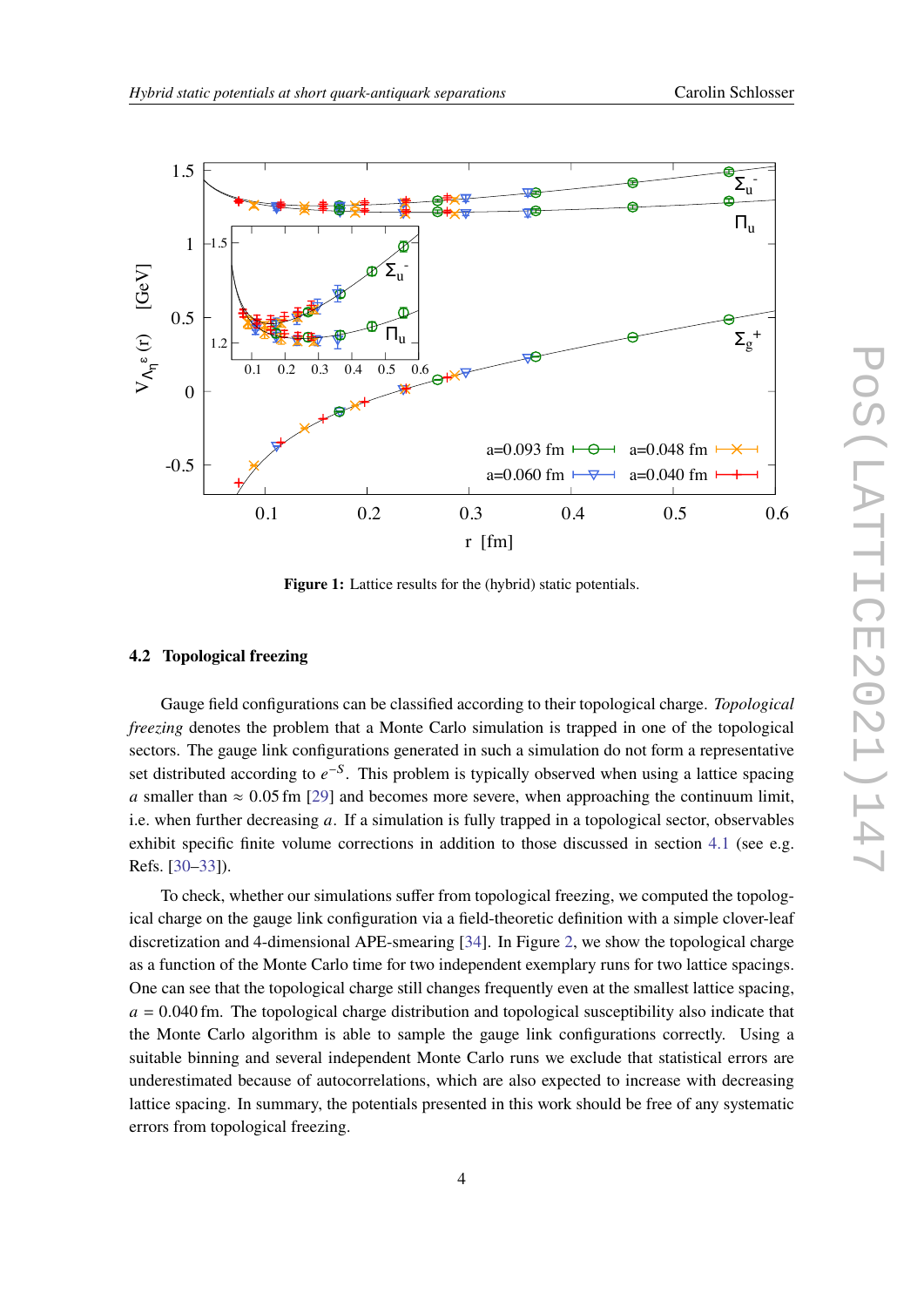<span id="page-4-0"></span>

<span id="page-4-1"></span>**Figure 2:** Topological charge as a function of the Monte Carlo time for two independent exemplary runs for two lattice spacings.



**Figure 3:** Threshold energy  $V_{\Sigma_{\epsilon}^+}(r) + m_{0^{++}}$  for the decay of a hybrid flux tube to the flux tube of the ordinary static potential and the lightest  $0^{++}$  glueball.

#### **4.3 Glueball decays**

For sufficiently small quark-antiquark separations  $r$  the energy difference between a hybrid static potential and the ordinary static potential  $\Sigma_{g}^{+}$  is large enough such that the hybrid flux tube can dissolve into a glueball and the  $\Sigma_g^+$  flux tube. The minimal energy, which is necessary for such a decay into the lightest glueball with quantum numbers  $J^{PC} = 0^{++}$  and mass  $m_{0^{++}} \approx 4.21/r_0$  [\[18\]](#page-6-10) is shown as a dashed line in Figure [3](#page-4-1) together with our lattice results for hybrid static potentials.

Below a critical separation, in particular below  $r_{\text{crit}} \approx 0.1$  fm for the lowest hybrid potential  $\Pi_u$ , a 0<sup>++</sup> glueball decay is energetically allowed and the hybrid static potential creation operator might generate non-vanishing overlap to the  $\Sigma_g^+$  flux tube and the glueball. For the second lowest hybrid potential  $\Sigma_u^-$  and the higher lying hybrid potential  $\Sigma_g^-$  it is possible to exclude decays to the lightest  $0^{++}$  glueball using symmetry arguments (we will discuss that in detail in a future publication). Still allowed are decays into the next lightest glueball with quantum numbers  $J^{PC} = 2^{++}$ . However, this is energetically only possible at significantly smaller separations than those we investigated.

In this work, we present lattice results for the hybrid static potentials  $\Pi_u$  and  $\Sigma_u^-$  for separations below  $r_{\text{crit}} \approx 0.1$  fm. There is, however, no sign of contamination by glueball decays, since the two lowest hybrid static potentials reveal the expected upward curvature and degeneracy at small separations [\[12\]](#page-6-0).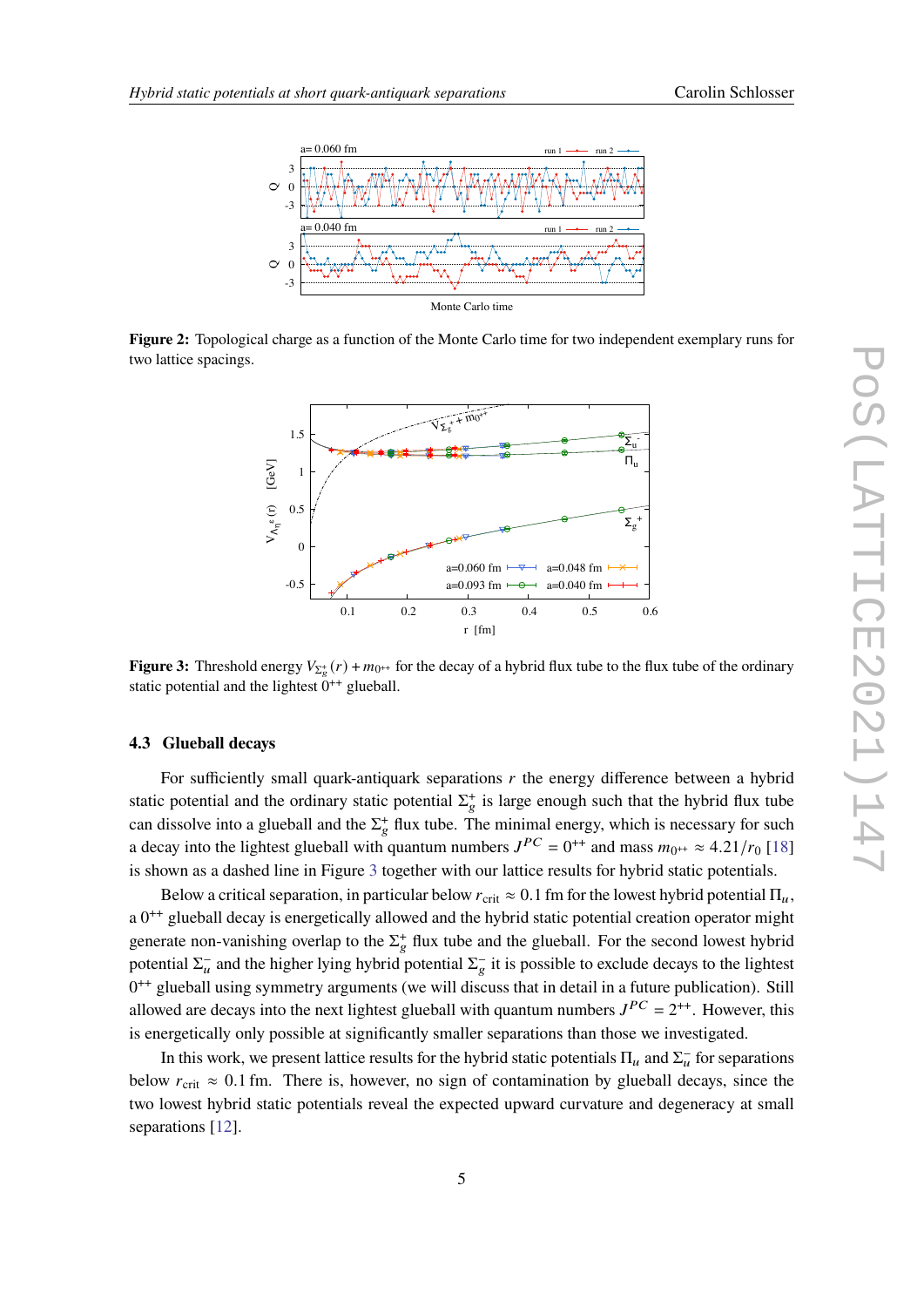# **Acknowledgments**

We thank Christian Reisinger for providing his multilevel code and helpful conversations.

M.W. acknowledges funding by the Heisenberg Programme of the Deutsche Forschungsgemeinschaft (DFG, German Research Foundation) – Projektnummer 399217702.

Calculations on the Goethe-HLR and on the FUCHS-CSC high-performance computer of the Frankfurt University were conducted for this research. We would like to thank HPC-Hessen, funded by the State Ministry of Higher Education, Research and the Arts, for programming advice.

# **References**

- <span id="page-5-0"></span>[1] E. Braaten, C. Langmack and D.H. Smith, *Selection Rules for Hadronic Transitions of XYZ Mesons*, *[Phys. Rev. Lett.](https://doi.org/10.1103/PhysRevLett.112.222001)* **112** (2014) 222001 [[1401.7351](https://arxiv.org/abs/1401.7351)].
- [2] C. Meyer and E. Swanson, *Hybrid Mesons*, *[Prog. Part. Nucl. Phys.](https://doi.org/10.1016/j.ppnp.2015.03.001)* **82** (2015) 21 [[1502.07276](https://arxiv.org/abs/1502.07276)].
- [3] E.S. Swanson, *XYZ States: Theory Overview*, *[AIP Conf. Proc.](https://doi.org/10.1063/1.4949381)* **1735** (2016) 020013 [[1512.04853](https://arxiv.org/abs/1512.04853)].
- [4] R.F. Lebed, R.E. Mitchell and E.S. Swanson, *Heavy-Quark QCD Exotica*, *[Prog. Part. Nucl.](https://doi.org/10.1016/j.ppnp.2016.11.003) Phys.* **93** [\(2017\) 143](https://doi.org/10.1016/j.ppnp.2016.11.003) [[1610.04528](https://arxiv.org/abs/1610.04528)].
- [5] S.L. Olsen, T. Skwarnicki and D. Zieminska, *Nonstandard heavy mesons and baryons: Experimental evidence*, *[Rev. Mod. Phys.](https://doi.org/10.1103/RevModPhys.90.015003)* **90** (2018) 015003 [[1708.04012](https://arxiv.org/abs/1708.04012)].
- <span id="page-5-1"></span>[6] N. Brambilla, S. Eidelman, C. Hanhart, A. Nefediev, C.-P. Shen, C.E. Thomas et al., *The* 𝑋𝑌 𝑍 *states: experimental and theoretical status and perspectives*, *[Phys. Rept.](https://doi.org/10.1016/j.physrep.2020.05.001)* **873** (2020) 1 [[1907.07583](https://arxiv.org/abs/1907.07583)].
- <span id="page-5-2"></span>[7] S. Perantonis and C. Michael, *Static potentials and hybrid mesons from pure su(3) lattice gauge theory*, *[Nuclear Physics B](https://doi.org/https://doi.org/10.1016/0550-3213(90)90386-R)* **347** (1990) 854 .
- <span id="page-5-4"></span>[8] K. Juge, J. Kuti and C. Morningstar, *Gluon excitations of the static quark potential and the hybrid quarkonium spectrum*, *[Nucl. Phys. B Proc. Suppl.](https://doi.org/10.1016/S0920-5632(97)00759-7)* **63** (1998) 326 [[hep-lat/9709131](https://arxiv.org/abs/hep-lat/9709131)].
- [9] K. Juge, J. Kuti and C. Morningstar, *Ab initio study of hybrid anti-b g b mesons*, *[Phys. Rev.](https://doi.org/10.1103/PhysRevLett.82.4400) Lett.* **82** [\(1999\) 4400](https://doi.org/10.1103/PhysRevLett.82.4400) [[hep-ph/9902336](https://arxiv.org/abs/hep-ph/9902336)].
- [10] E. Braaten, C. Langmack and D.H. Smith, *Born-Oppenheimer Approximation for the XYZ Mesons*, *[Phys. Rev. D](https://doi.org/10.1103/PhysRevD.90.014044)* **90** (2014) 014044 [[1402.0438](https://arxiv.org/abs/1402.0438)].
- <span id="page-5-3"></span>[11] S. Capitani, O. Philipsen, C. Reisinger, C. Riehl and M. Wagner, *Precision computation of hybrid static potentials in SU(3) lattice gauge theory*, *[Phys. Rev. D](https://doi.org/10.1103/PhysRevD.99.034502)* **99** (2019) 034502 [[1811.11046](https://arxiv.org/abs/1811.11046)].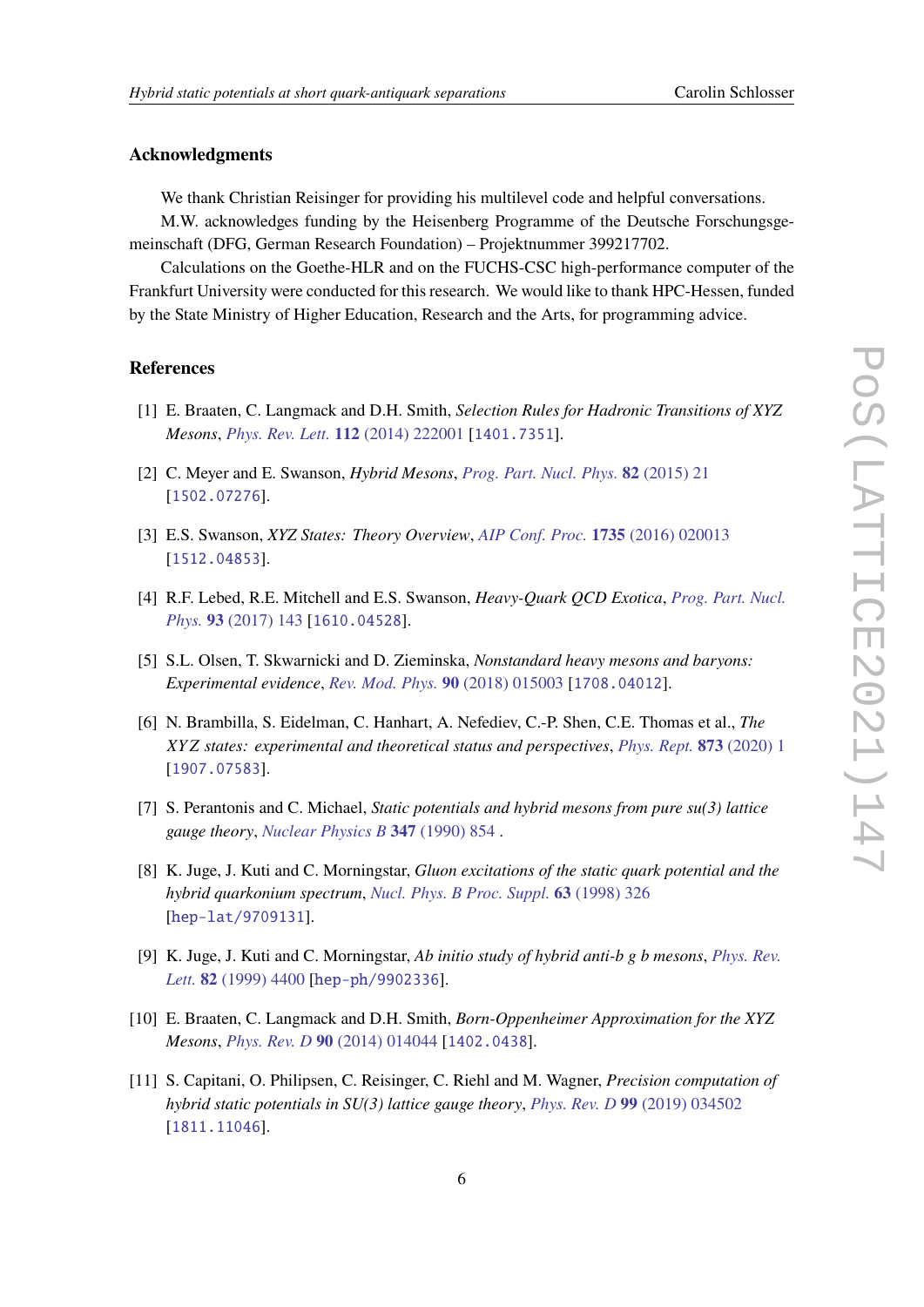- 
- <span id="page-6-0"></span>[12] M. Berwein, N. Brambilla, J. Tarrús Castellà and A. Vairo, *Quarkonium Hybrids with Nonrelativistic Effective Field Theories*, *[Phys. Rev. D](https://doi.org/10.1103/PhysRevD.92.114019)* **92** (2015) 114019 [[1510.04299](https://arxiv.org/abs/1510.04299)].
- [13] R. Oncala and J. Soto, *Heavy Quarkonium Hybrids: Spectrum, Decay and Mixing*, *[Phys.](https://doi.org/10.1103/PhysRevD.96.014004) Rev.* **D96** [\(2017\) 014004](https://doi.org/10.1103/PhysRevD.96.014004) [[1702.03900](https://arxiv.org/abs/1702.03900)].
- [14] N. Brambilla, W.K. Lai, J. Segovia, J. Tarrús Castellà and A. Vairo, *Spin structure of heavy-quark hybrids*, *[Phys. Rev. D](https://doi.org/10.1103/PhysRevD.99.014017)* **99** (2019) 014017 [[1805.07713](https://arxiv.org/abs/1805.07713)].
- <span id="page-6-1"></span>[15] N. Brambilla, W.K. Lai, J. Segovia and J. Tarrús Castellà, *QCD spin effects in the heavy hybrid potentials and spectra*, *[Phys. Rev. D](https://doi.org/10.1103/PhysRevD.101.054040)* **101** (2020) 054040 [[1908.11699](https://arxiv.org/abs/1908.11699)].
- <span id="page-6-2"></span>[16] S. Perantonis, A. Huntley and C. Michael, *Static potentials from pure su(2) lattice gauge theory*, *Nuclear Physics* **326** (1989) 544.
- [17] K.J. Juge, J. Kuti and C.J. Morningstar, *A Study of hybrid quarkonium using lattice QCD*, *[AIP Conf. Proc.](https://doi.org/10.1063/1.56000)* **432** (1998) 136 [[hep-ph/9711451](https://arxiv.org/abs/hep-ph/9711451)].
- <span id="page-6-10"></span>[18] C.J. Morningstar and M.J. Peardon, *The Glueball spectrum from an anisotropic lattice study*, *Phys. Rev.* **D60** [\(1999\) 034509](https://doi.org/10.1103/PhysRevD.60.034509) [[hep-lat/9901004](https://arxiv.org/abs/hep-lat/9901004)].
- [19] K.J. Juge, J. Kuti and C. Morningstar, *Fine structure of the QCD string spectrum*, *[Phys. Rev.](https://doi.org/10.1103/PhysRevLett.90.161601) Lett.* **90** [\(2003\) 161601](https://doi.org/10.1103/PhysRevLett.90.161601) [[hep-lat/0207004](https://arxiv.org/abs/hep-lat/0207004)].
- [20] G.S. Bali and A. Pineda, *QCD phenomenology of static sources and gluonic excitations at short distances*, *[Phys. Rev. D](https://doi.org/10.1103/PhysRevD.69.094001)* **69** (2004) 094001 [[hep-ph/0310130](https://arxiv.org/abs/hep-ph/0310130)].
- <span id="page-6-3"></span>[21] K.J. Juge, J. Kuti and C. Morningstar, *Excitations of the static quark anti-quark system in several gauge theories*, in *International Conference on Color Confinement and Hadrons in Quantum Chromodynamics - Confinement 2003*, 2003, [DOI](https://doi.org/10.1142/9789812702845_0017) [[hep-lat/0312019](https://arxiv.org/abs/hep-lat/0312019)].
- <span id="page-6-4"></span>[22] O. Philipsen, C. Pinke, A. Sciarra and M. Bach, *CL*2*QCD - Lattice QCD based on OpenCL*, *PoS* **[LATTICE2014](https://doi.org/10.22323/1.214.0038)** (2014) 038 [[1411.5219](https://arxiv.org/abs/1411.5219)].
- <span id="page-6-5"></span>[23] M. Lüscher and P. Weisz, *Locality and exponential error reduction in numerical lattice gauge theory*, *JHEP* **09** [\(2001\) 010](https://doi.org/10.1088/1126-6708/2001/09/010) [[hep-lat/0108014](https://arxiv.org/abs/hep-lat/0108014)].
- <span id="page-6-6"></span>[24] S. Necco and R. Sommer, *The N(f) = 0 heavy quark potential from short to intermediate distances*, *[Nucl. Phys. B](https://doi.org/10.1016/S0550-3213(01)00582-X)* **622** (2002) 328 [[hep-lat/0108008](https://arxiv.org/abs/hep-lat/0108008)].
- <span id="page-6-7"></span>[25] ETM collaboration, *The Static-light meson spectrum from twisted mass lattice QCD*, *[JHEP](https://doi.org/10.1088/1126-6708/2008/12/058)* **12** [\(2008\) 058](https://doi.org/10.1088/1126-6708/2008/12/058) [[0810.1843](https://arxiv.org/abs/0810.1843)].
- <span id="page-6-8"></span>[26] S. Necco, *The Static quark potential and scaling behavior of SU(3) lattice Yang-Mills theory*, phd thesis, 2003. [hep-lat/0306005](https://arxiv.org/abs/hep-lat/0306005).
- <span id="page-6-9"></span>[27] N. Brambilla, A. Pineda, J. Soto and A. Vairo, *Potential NRQCD: An Effective theory for heavy quarkonium*, *[Nucl. Phys. B](https://doi.org/10.1016/S0550-3213(99)00693-8)* **566** (2000) 275 [[hep-ph/9907240](https://arxiv.org/abs/hep-ph/9907240)].